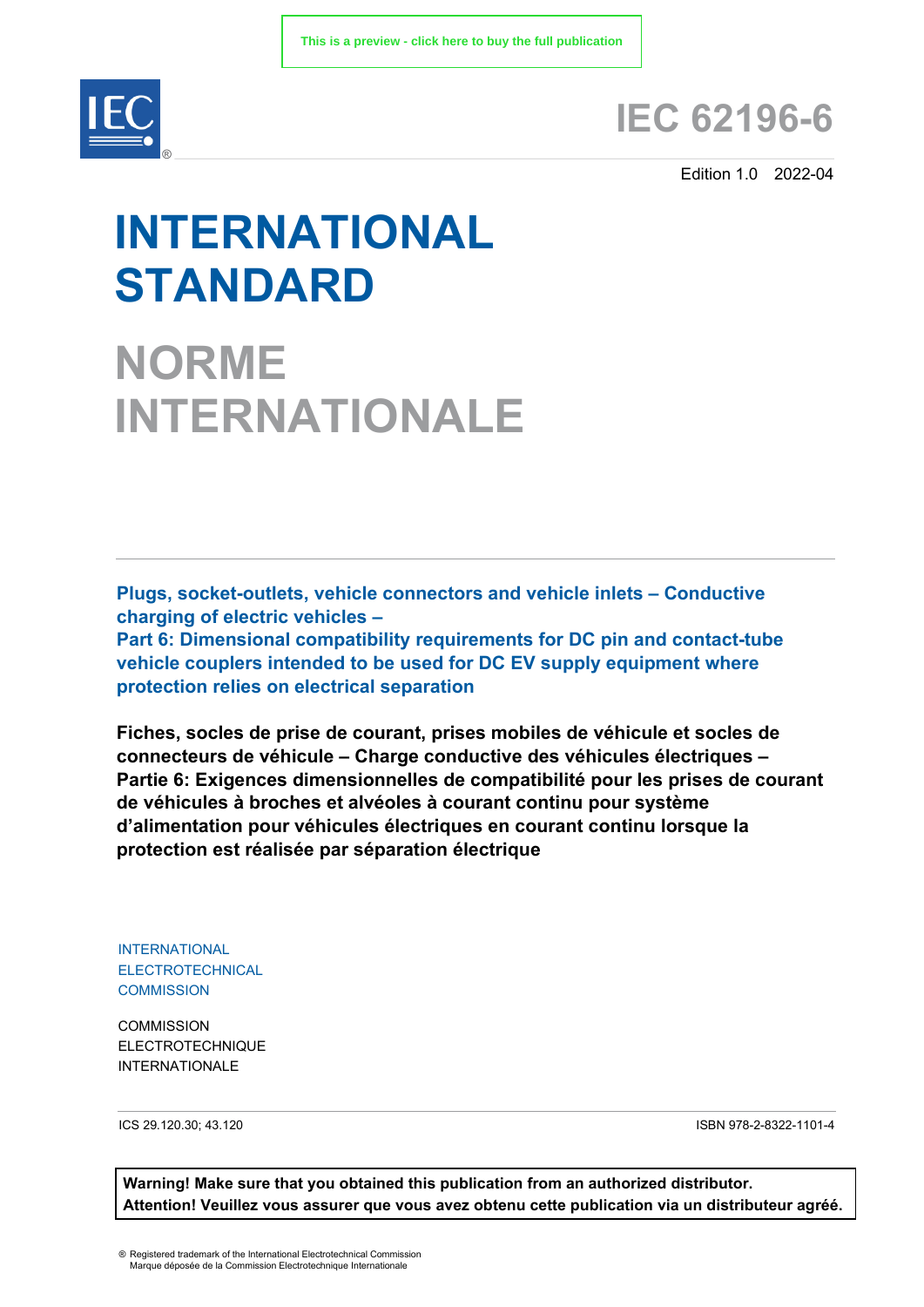$-2-$ 

IEC 62196-6:2022 © IEC 2022

# **CONTENTS**

| 1  |  |  |  |  |
|----|--|--|--|--|
| 2  |  |  |  |  |
| 3  |  |  |  |  |
| 4  |  |  |  |  |
| 5  |  |  |  |  |
| 6  |  |  |  |  |
| 7  |  |  |  |  |
| 8  |  |  |  |  |
| 9  |  |  |  |  |
| 10 |  |  |  |  |
| 11 |  |  |  |  |
| 12 |  |  |  |  |
| 13 |  |  |  |  |
| 14 |  |  |  |  |
| 15 |  |  |  |  |
| 16 |  |  |  |  |
| 17 |  |  |  |  |
| 18 |  |  |  |  |
| 19 |  |  |  |  |
| 20 |  |  |  |  |
| 21 |  |  |  |  |
| 22 |  |  |  |  |
| 23 |  |  |  |  |
| 24 |  |  |  |  |
| 25 |  |  |  |  |
| 26 |  |  |  |  |
| 27 |  |  |  |  |
| 28 |  |  |  |  |
| 29 |  |  |  |  |
| 30 |  |  |  |  |
| 31 |  |  |  |  |
| 32 |  |  |  |  |
| 33 |  |  |  |  |
| 34 |  |  |  |  |
| 35 |  |  |  |  |
| 36 |  |  |  |  |
| 37 |  |  |  |  |
|    |  |  |  |  |
|    |  |  |  |  |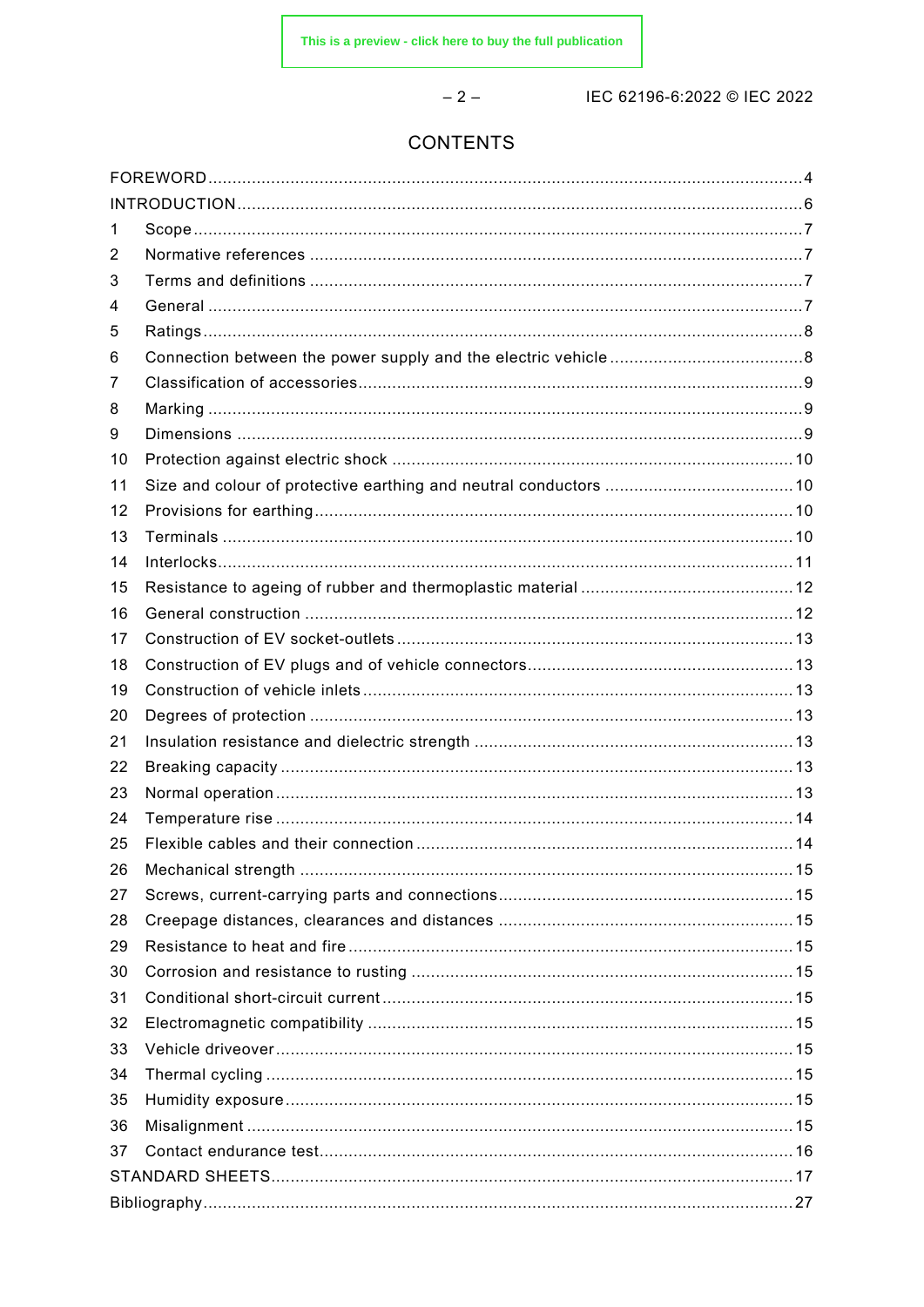$$
-3-
$$

| Table 10 - Test current and nominal cross-sectional areas of copper conductors for |  |
|------------------------------------------------------------------------------------|--|
|                                                                                    |  |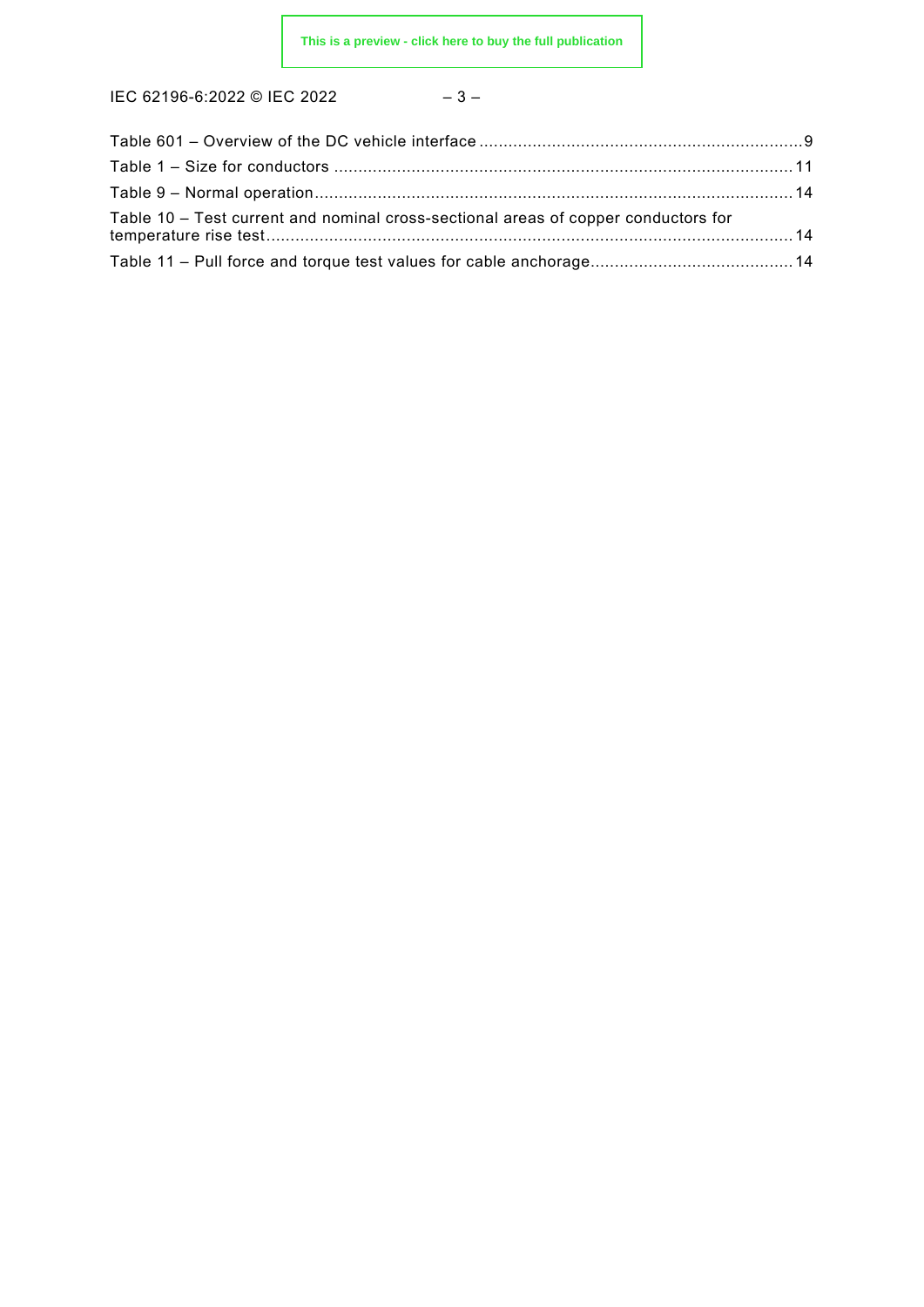**[This is a preview - click here to buy the full publication](https://webstore.iec.ch/publication/62552&preview)**

– 4 – IEC 62196-6:2022 © IEC 2022

#### INTERNATIONAL ELECTROTECHNICAL COMMISSION

\_\_\_\_\_\_\_\_\_\_\_\_

# **PLUGS, SOCKET-OUTLETS, VEHICLE CONNECTORS AND VEHICLE INLETS – CONDUCTIVE CHARGING OF ELECTRIC VEHICLES –**

# **Part 6: Dimensional compatibility requirements for DC pin and contact-tube vehicle couplers intended to be used for DC EV supply equipment where protection relies on electrical separation**

#### FOREWORD

- <span id="page-3-0"></span>1) The International Electrotechnical Commission (IEC) is a worldwide organization for standardization comprising all national electrotechnical committees (IEC National Committees). The object of IEC is to promote international co-operation on all questions concerning standardization in the electrical and electronic fields. To this end and in addition to other activities, IEC publishes International Standards, Technical Specifications, Technical Reports, Publicly Available Specifications (PAS) and Guides (hereafter referred to as "IEC Publication(s)"). Their preparation is entrusted to technical committees; any IEC National Committee interested in the subject dealt with may participate in this preparatory work. International, governmental and non-governmental organizations liaising with the IEC also participate in this preparation. IEC collaborates closely with the International Organization for Standardization (ISO) in accordance with conditions determined by agreement between the two organizations.
- 2) The formal decisions or agreements of IEC on technical matters express, as nearly as possible, an international consensus of opinion on the relevant subjects since each technical committee has representation from all interested IEC National Committees.
- 3) IEC Publications have the form of recommendations for international use and are accepted by IEC National Committees in that sense. While all reasonable efforts are made to ensure that the technical content of IEC Publications is accurate, IEC cannot be held responsible for the way in which they are used or for any misinterpretation by any end user.
- 4) In order to promote international uniformity, IEC National Committees undertake to apply IEC Publications transparently to the maximum extent possible in their national and regional publications. Any divergence between any IEC Publication and the corresponding national or regional publication shall be clearly indicated in the latter.
- 5) IEC itself does not provide any attestation of conformity. Independent certification bodies provide conformity assessment services and, in some areas, access to IEC marks of conformity. IEC is not responsible for any services carried out by independent certification bodies.
- 6) All users should ensure that they have the latest edition of this publication.
- 7) No liability shall attach to IEC or its directors, employees, servants or agents including individual experts and members of its technical committees and IEC National Committees for any personal injury, property damage or other damage of any nature whatsoever, whether direct or indirect, or for costs (including legal fees) and expenses arising out of the publication, use of, or reliance upon, this IEC Publication or any other IEC Publications.
- 8) Attention is drawn to the Normative references cited in this publication. Use of the referenced publications is indispensable for the correct application of this publication.
- 9) Attention is drawn to the possibility that some of the elements of this IEC Publication may be the subject of patent rights. IEC shall not be held responsible for identifying any or all such patent rights.

International Standard IEC 62196-6 has been prepared by subcommittee 23H: Plugs, socketoutlets and couplers for industrial and similar applications, and for electric vehicles, of IEC technical committee 23: Electrical accessories.

The text of this International Standard is based on the following documents:

| Draft        | Report on voting |
|--------------|------------------|
| 23H/501/FDIS | 23H/505/RVD      |

Full information on the voting for its approval can be found in the report on voting indicated in the above table.

The language used for the development of this International Standard is English.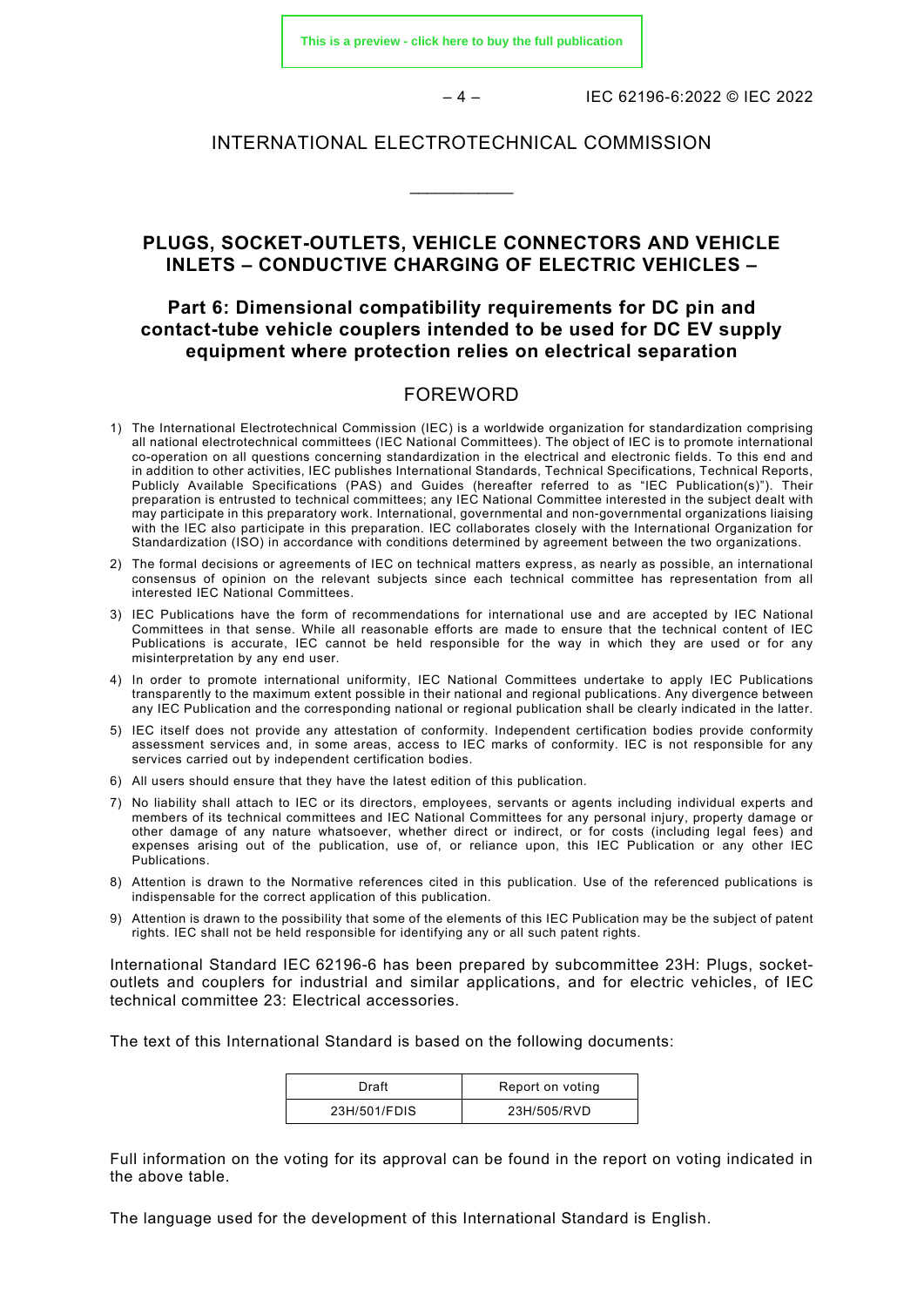$$
-5-
$$

This document was drafted in accordance with ISO/IEC Directives, Part 2, and developed in accordance with ISO/IEC Directives, Part 1 and ISO/IEC Directives, IEC Supplement, available at [www.iec.ch/members\\_experts/refdocs.](http://www.iec.ch/members_experts/refdocs) The main document types developed by IEC are described in greater detail at [www.iec.ch/standardsdev/publications.](http://www.iec.ch/standardsdev/publications)

A list of all the parts in the IEC 62196 series, under the general title *Plugs, socket-outlets, vehicle connectors and vehicle inlets – Conductive charging of electric vehicles*, can be found on the IEC website.

This document is to be read in conjunction with IEC 62196-1:2022. The clauses of the particular requirements in Part 6 supplement or modify the corresponding clauses in Part 1. Where the text indicates "addition" to or "replacement" of the relevant requirement, test specification or explanation of Part 1, these changes are made to the relevant text of Part 1, which then becomes part of this standard. Where no change is necessary, the words "Clause X of IEC 62196-1:2022 is applicable" are used.

Subclauses, figures or tables which are additional to those in IEC 62196-1:2022 are numbered starting from 601.

In this standard, the following print types are used:

- requirements proper: in roman type;
- *test specifications: in italic type;*
- notes: in smaller roman type.

The committee has decided that the contents of this document will remain unchanged until the stability date indicated on the IEC website under [webstore.iec.ch](https://webstore.iec.ch/?ref=menu) in the data related to the specific document. At this date, the document will be

- reconfirmed,
- withdrawn,
- replaced by a revised edition, or
- amended.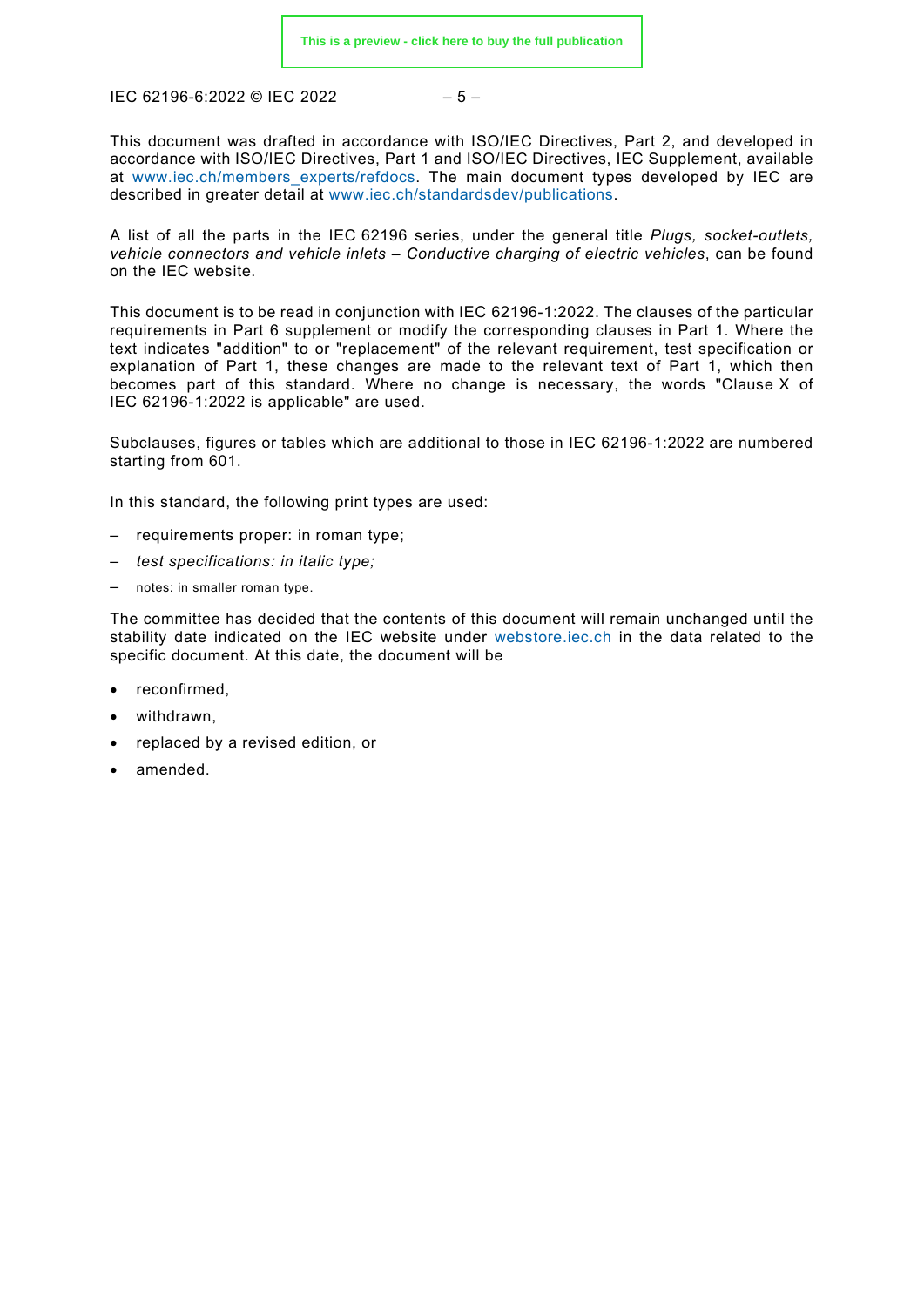– 6 – IEC 62196-6:2022 © IEC 2022

#### INTRODUCTION

<span id="page-5-0"></span>With the continued development and expansion of the use of electric power into other classes of electric vehicles (EV) and hybrid electric vehicles, the introduction and commercialization of electric powered two or three wheelers (hereafter e-PTWs) are being accelerated in the global market and responding to the global concerns on  $CO<sub>2</sub>$  reduction and energy saving.

In comparison with the passenger cars, e-PTWs have a shorter range per charge and need more charging possibilities, especially public DC charging stations. This document provides general and basic requirements for a compact interface for small sized DC EV supply equipment, which could be installed in various places such as convenience stores, newspaper stands, lottery shops, etc., and could help the diffusion of e-PTWs.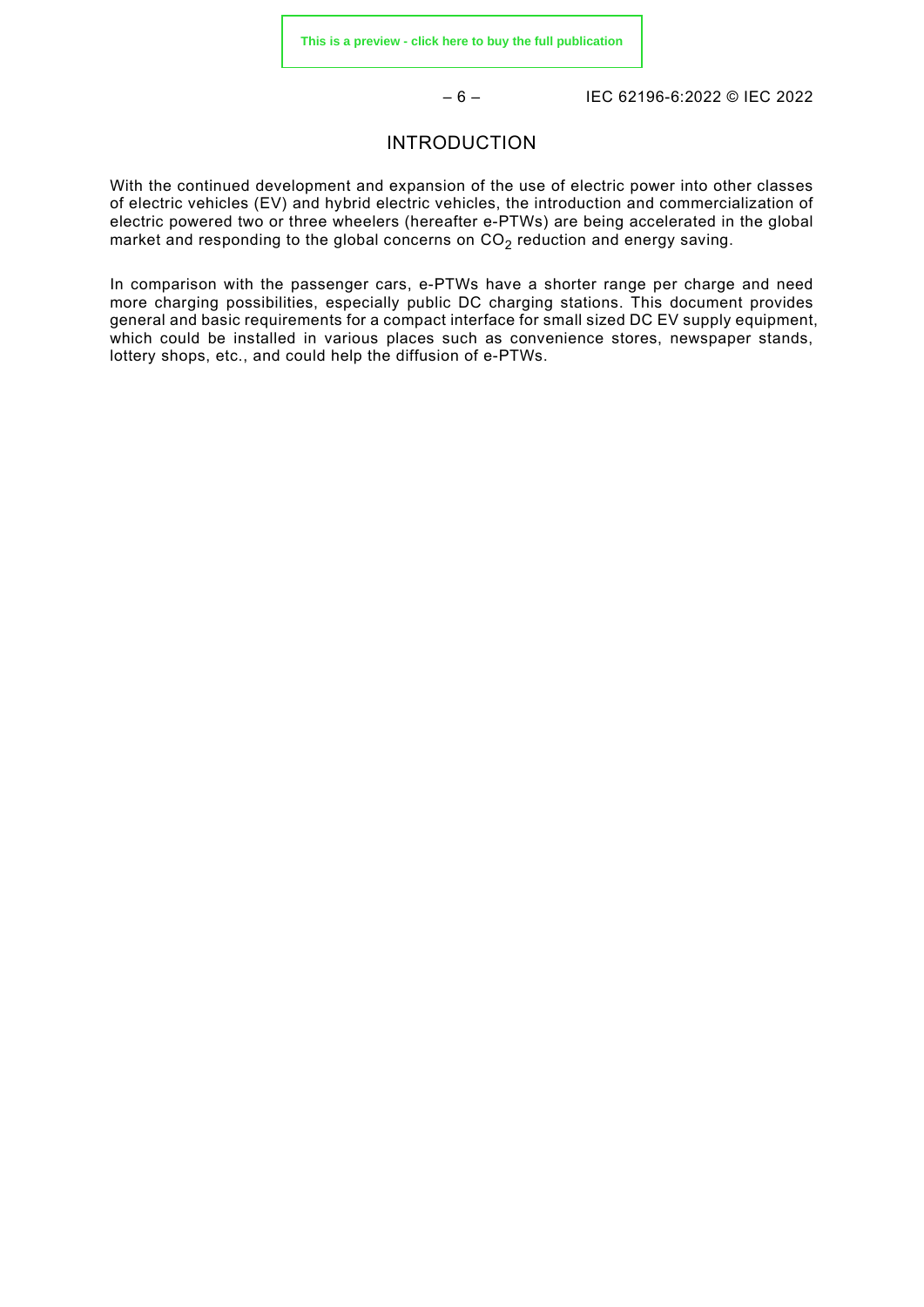IEC 62196-6:2022 © IEC 2022 – 7 –

# **PLUGS, SOCKET-OUTLETS, VEHICLE CONNECTORS AND VEHICLE INLETS – CONDUCTIVE CHARGING OF ELECTRIC VEHICLES –**

**Part 6: Dimensional compatibility requirements for DC pin and contact-tube vehicle couplers intended to be used for DC EV supply equipment where protection relies on electrical separation** 

#### <span id="page-6-0"></span>**1 Scope**

This part of IEC 62196 is applicable to vehicle connectors, vehicle inlets and cable assemblies for electric vehicle (EV), intended for use in conductive charging systems which incorporate control means, with a rated operating voltage up to 120 V DC and rated current up to 100 A.

These accessories are intended to be used for a DC interface of the conductive charging system according to IEC 61851-25:2020.

This document applies to accessories and cable assemblies to be used in an ambient temperature of between –30 °C and +40 °C.

The vehicle connector and vehicle inlets are intended to be connected only to cables with copper or copper-alloy conductors.

#### <span id="page-6-1"></span>**2 Normative references**

Clause 2 of IEC 62196-1:2022 applies, except as follows:

*Addition:*

IEC 61851-25:2020, *Electric vehicle conductive charging system – Part 25: DC EV supply equipment where protection relies on electrical separation* 

<span id="page-6-3"></span><span id="page-6-2"></span>IEC 62196-1:2022, *Plugs, socket-outlets, vehicle connectors and vehicle inlets – Conductive charging of electric vehicles – Part 1: General requirements*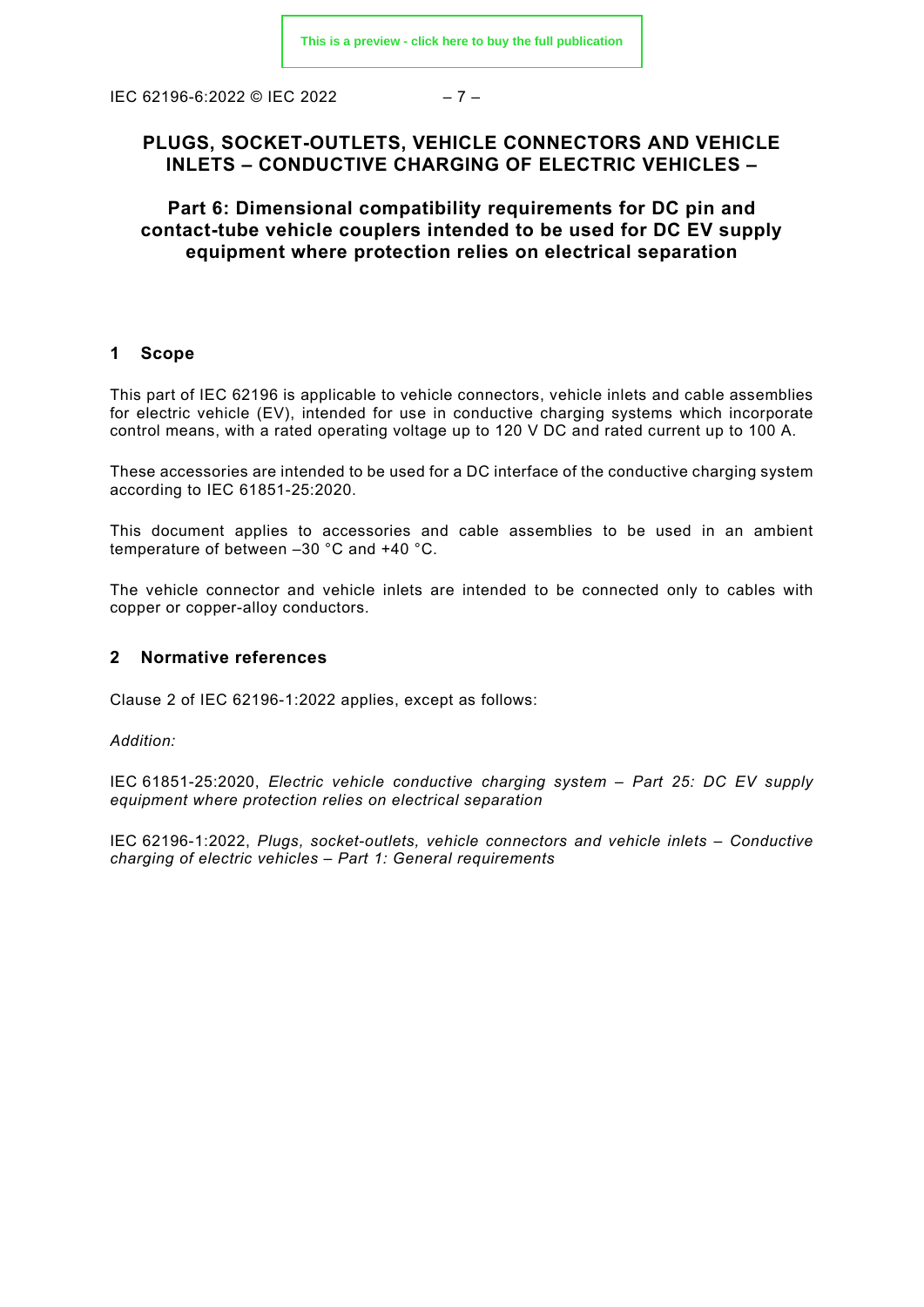$-28-$ 

IEC 62196-6:2022 © IEC 2022

# SOMMAIRE

| 1  |                                                                                 |  |  |
|----|---------------------------------------------------------------------------------|--|--|
| 2  |                                                                                 |  |  |
| 3  |                                                                                 |  |  |
| 4  |                                                                                 |  |  |
| 5  |                                                                                 |  |  |
| 6  | Connexion entre l'alimentation électrique et le véhicule électrique34           |  |  |
| 7  |                                                                                 |  |  |
| 8  |                                                                                 |  |  |
| 9  |                                                                                 |  |  |
| 10 |                                                                                 |  |  |
| 11 |                                                                                 |  |  |
| 12 |                                                                                 |  |  |
| 13 |                                                                                 |  |  |
| 14 |                                                                                 |  |  |
| 15 | Résistance au vieillissement du caoutchouc et des matériaux thermoplastiques 38 |  |  |
| 16 |                                                                                 |  |  |
| 17 |                                                                                 |  |  |
| 18 |                                                                                 |  |  |
| 19 |                                                                                 |  |  |
| 20 |                                                                                 |  |  |
| 21 |                                                                                 |  |  |
| 22 |                                                                                 |  |  |
| 23 |                                                                                 |  |  |
| 24 |                                                                                 |  |  |
| 25 |                                                                                 |  |  |
| 26 |                                                                                 |  |  |
| 27 |                                                                                 |  |  |
| 28 |                                                                                 |  |  |
| 29 |                                                                                 |  |  |
| 30 |                                                                                 |  |  |
| 31 |                                                                                 |  |  |
| 32 |                                                                                 |  |  |
| 33 |                                                                                 |  |  |
| 34 |                                                                                 |  |  |
| 35 |                                                                                 |  |  |
| 36 |                                                                                 |  |  |
| 37 |                                                                                 |  |  |
|    |                                                                                 |  |  |
|    |                                                                                 |  |  |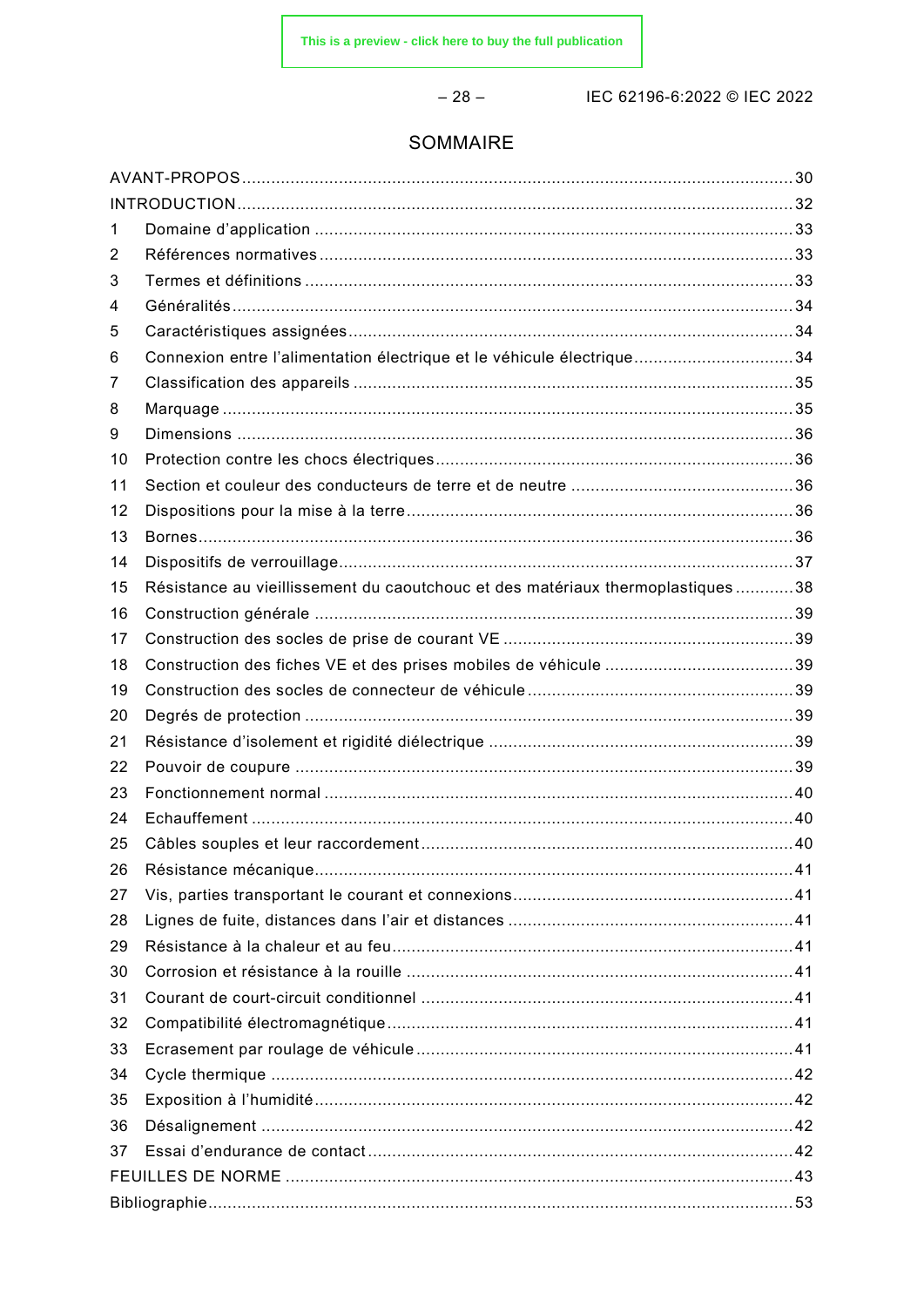$$
-29-
$$

| Tableau 601 – Présentation de l'interface en courant continu pour véhicule35     |  |
|----------------------------------------------------------------------------------|--|
|                                                                                  |  |
|                                                                                  |  |
| Tableau 10 - Courant d'essai et section nominale des conducteurs en cuivre pour  |  |
| Tableau 11 – Valeurs d'essai des forces de traction et de couple pour ancrage de |  |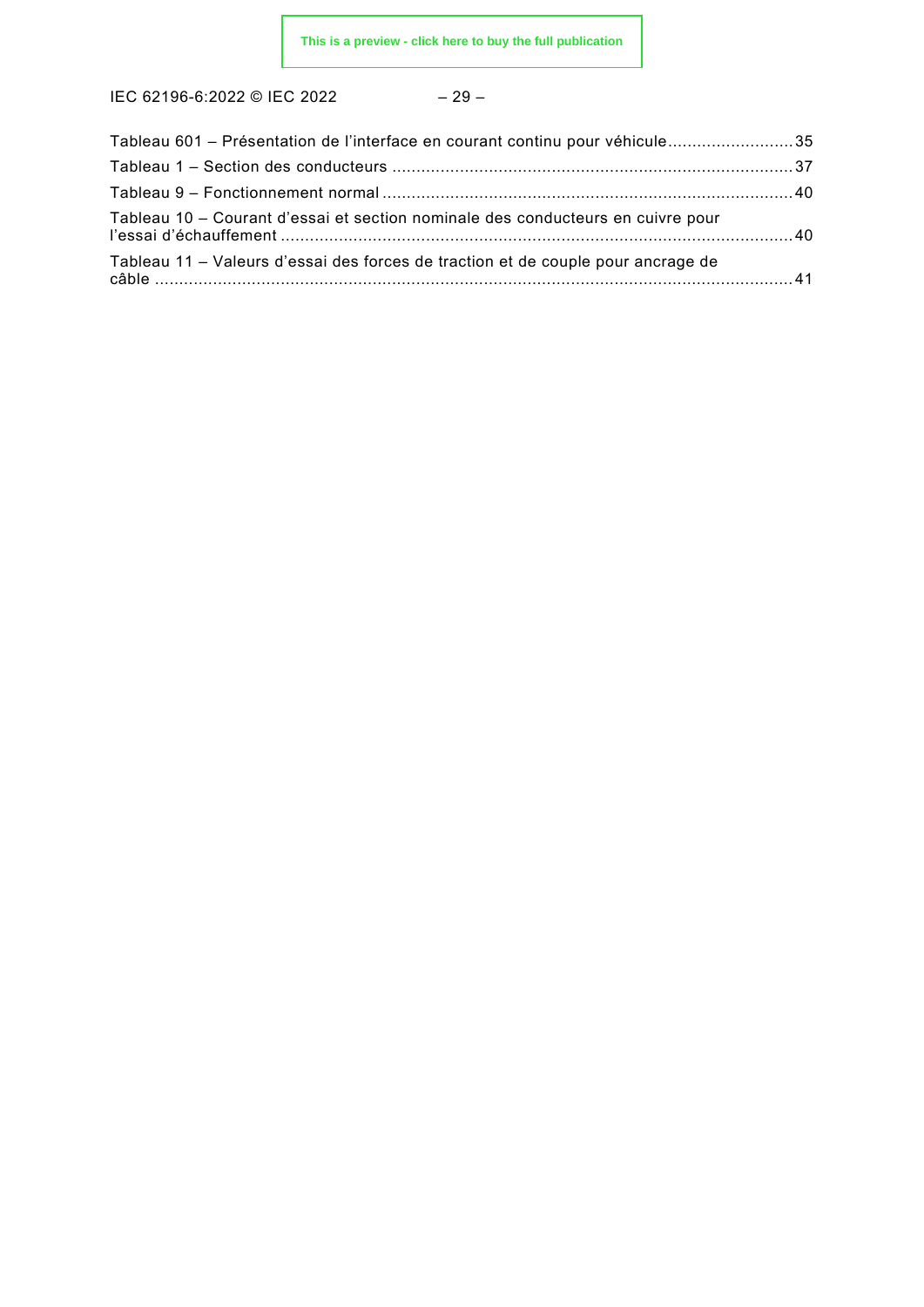– 30 – IEC 62196-6:2022 © IEC 2022

#### COMMISSION ÉLECTROTECHNIQUE INTERNATIONALE

\_\_\_\_\_\_\_\_\_\_\_\_

# **FICHES, SOCLES DE PRISE DE COURANT, PRISES MOBILES DE VÉHICULE ET SOCLES DE CONNECTEURS DE VÉHICULE – CHARGE CONDUCTIVE DES VÉHICULES ÉLECTRIQUES –**

# **Partie 6: Exigences dimensionnelles de compatibilité pour les prises de courant de véhicules à broches et alvéoles à courant continu pour système d'alimentation pour véhicules électriques en courant continu lorsque la protection est réalisée par séparation électrique**

#### AVANT-PROPOS

- <span id="page-9-0"></span>1) La Commission Electrotechnique Internationale (IEC) est une organisation mondiale de normalisation composée de l'ensemble des comités électrotechniques nationaux (Comités nationaux de l'IEC). L'IEC a pour objet de favoriser la coopération internationale pour toutes les questions de normalisation dans les domaines de l'électricité et de l'électronique. À cet effet, l'IEC – entre autres activités – publie des Normes internationales, des Spécifications techniques, des Rapports techniques, des Spécifications accessibles au public (PAS) et des Guides (ci-après dénommés "Publication(s) de l'IEC"). Leur élaboration est confiée à des comités d'études, aux travaux desquels tout Comité national intéressé par le sujet traité peut participer. Les organisations internationales, gouvernementales et non gouvernementales, en liaison avec l'IEC, participent également aux travaux. L'IEC collabore étroitement avec l'Organisation Internationale de Normalisation (ISO), selon des conditions fixées par accord entre les deux organisations.
- 2) Les décisions ou accords officiels de l'IEC concernant les questions techniques représentent, dans la mesure du possible, un accord international sur les sujets étudiés, étant donné que les Comités nationaux de l'IEC intéressés sont représentés dans chaque comité d'études.
- 3) Les Publications de l'IEC se présentent sous la forme de recommandations internationales et sont agréées comme telles par les Comités nationaux de l'IEC. Tous les efforts raisonnables sont entrepris afin que l'IEC s'assure de l'exactitude du contenu technique de ses publications; l'IEC ne peut pas être tenue responsable de l'éventuelle mauvaise utilisation ou interprétation qui en est faite par un quelconque utilisateur final.
- 4) Dans le but d'encourager l'uniformité internationale, les Comités nationaux de l'IEC s'engagent, dans toute la mesure possible, à appliquer de façon transparente les Publications de l'IEC dans leurs publications nationales et régionales. Toutes divergences entre toutes Publications de l'IEC et toutes publications nationales ou régionales correspondantes doivent être indiquées en termes clairs dans ces dernières.
- 5) L'IEC elle-même ne fournit aucune attestation de conformité. Des organismes de certification indépendants fournissent des services d'évaluation de conformité et, dans certains secteurs, accèdent aux marques de conformité de l'IEC. L'IEC n'est responsable d'aucun des services effectués par les organismes de certification indépendants.
- 6) Tous les utilisateurs doivent s'assurer qu'ils sont en possession de la dernière édition de cette publication.
- 7) Aucune responsabilité ne doit être imputée à l'IEC, à ses administrateurs, employés, auxiliaires ou mandataires, y compris ses experts particuliers et les membres de ses comités d'études et des Comités nationaux de l'IEC, pour tout préjudice causé en cas de dommages corporels et matériels, ou de tout autre dommage de quelque nature que ce soit, directe ou indirecte, ou pour supporter les coûts (y compris les frais de justice) et les dépenses découlant de la publication ou de l'utilisation de cette Publication de l'IEC ou de toute autre Publication de l'IEC, ou au crédit qui lui est accordé.
- 8) L'attention est attirée sur les références normatives citées dans cette publication. L'utilisation de publications référencées est obligatoire pour une application correcte de la présente publication.
- 9) L'attention est attirée sur le fait que certains des éléments de la présente publication de l'IEC peuvent faire l'objet de droits de brevet. L'IEC ne saurait être tenue pour responsable de ne pas avoir identifié de tels droits de brevets.

La Norme internationale IEC 62196-6 a été établie par le sous-comité 23H: Prises de courant pour usages industriels et analogues, et pour Véhicules Électriques, du comité d'études 23 de l'IEC: Petit appareillage.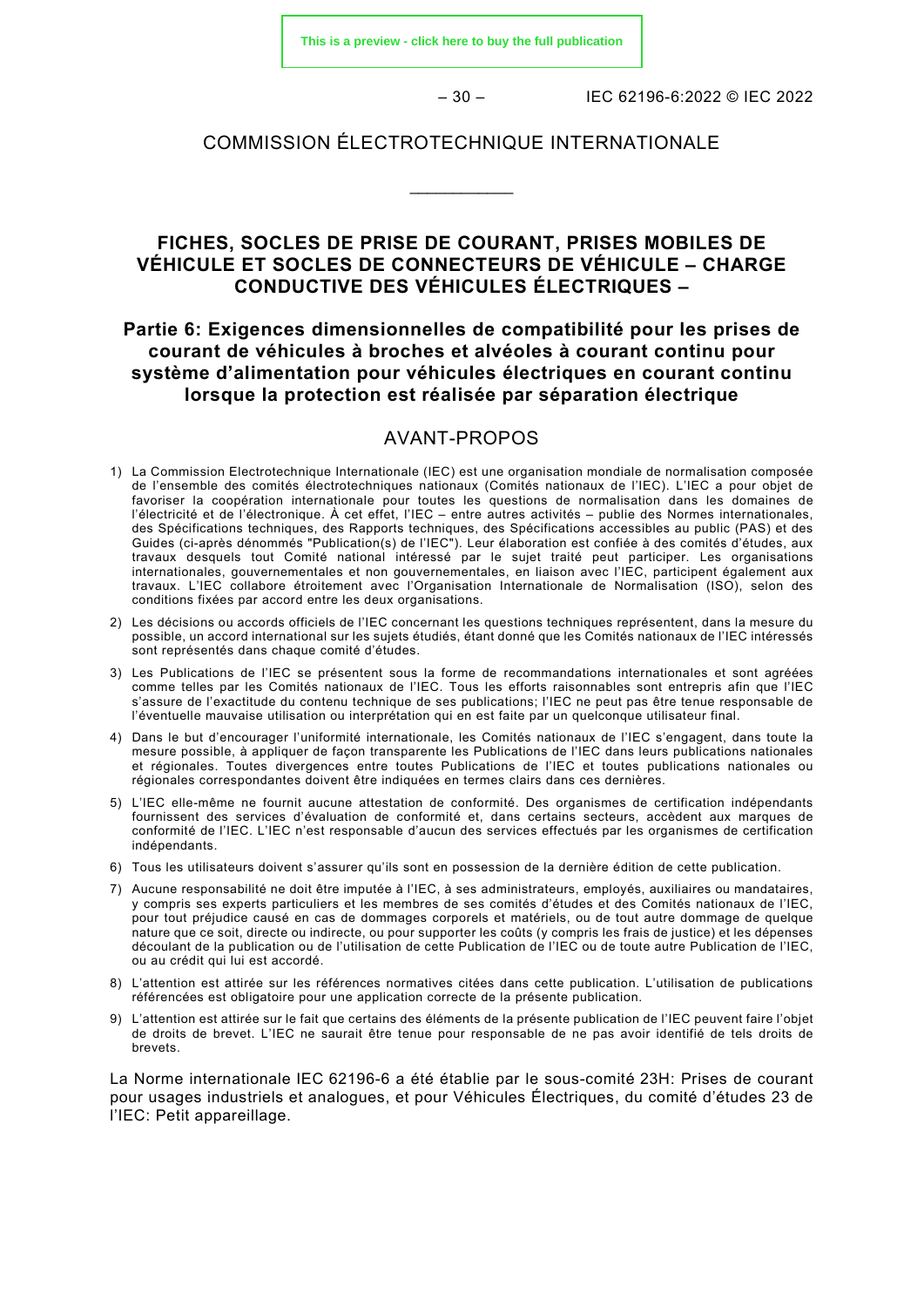IEC 62196-6:2022 © IEC 2022  $-31-$ 

Le texte de cette Norme internationale est issu des documents suivants:

| Projet       | Rapport de vote |
|--------------|-----------------|
| 23H/501/FDIS | 23H/505/RVD     |

Le rapport de vote indiqué dans le tableau ci-dessus donne toute information sur le vote ayant abouti à son approbation.

La version française de la norme n'a pas été soumise au vote.

La langue employée pour l'élaboration de cette Norme internationale est l'anglais.

Le présent document a été rédigé selon les Directives ISO/IEC, Partie 2, il a été développé selon les Directives ISO/IEC, Partie 1 et les Directives ISO/IEC, Supplément IEC, disponibles sous www.iec.ch/members experts/refdocs. Les principaux types de documents développés par l'IEC sont décrits plus en détail sous [www.iec.ch/standardsdev/publications.](http://www.iec.ch/standardsdev/publications)

Une liste de toutes les parties de la série IEC 62196, publiées sous le titre général *Fiches, socles de prise de courant, prises mobiles de véhicule et socles de connecteurs de véhicule – Charge conductive des véhicules électriques*, se trouve sur le site web de l'IEC.

Le présent document est destiné à être utilisé conjointement avec l'IEC 62196-1:2022. Les articles des exigences particulières dans la Partie 6 complètent ou modifient les articles correspondants de la Partie 1. Lorsque le texte indique un "ajout" ou un "remplacement" d'exigence, de spécification d'essai ou d'explication de la Partie 1, ces modifications s'appliquent au texte correspondant de la Partie 1, qui devient alors partie de la présente norme. Lorsqu'aucune modification n'est nécessaire, la phrase "L'Article X de l'IEC 62196-1:2022 s'applique" est utilisée.

Les paragraphes, figures ou tableaux supplémentaires par rapport à ceux de l'IEC 62196-1:2022 sont numérotés à partir de 601.

Dans la présente norme, les caractères d'imprimerie suivants sont utilisés:

- exigences: caractères romains;
- *modalités d'essai: caractères italiques;*
- notes: petits caractères romains.

Le comité a décidé que le contenu du présent document ne sera pas modifié avant la date de stabilité indiquée sur le site web de l'IEC sous [webstore.iec.ch](https://webstore.iec.ch/?ref=menu) dans les données relatives au document recherché. A cette date, le document sera

- reconduit,
- supprimé,
- remplacé par une édition révisée, ou
- amendé.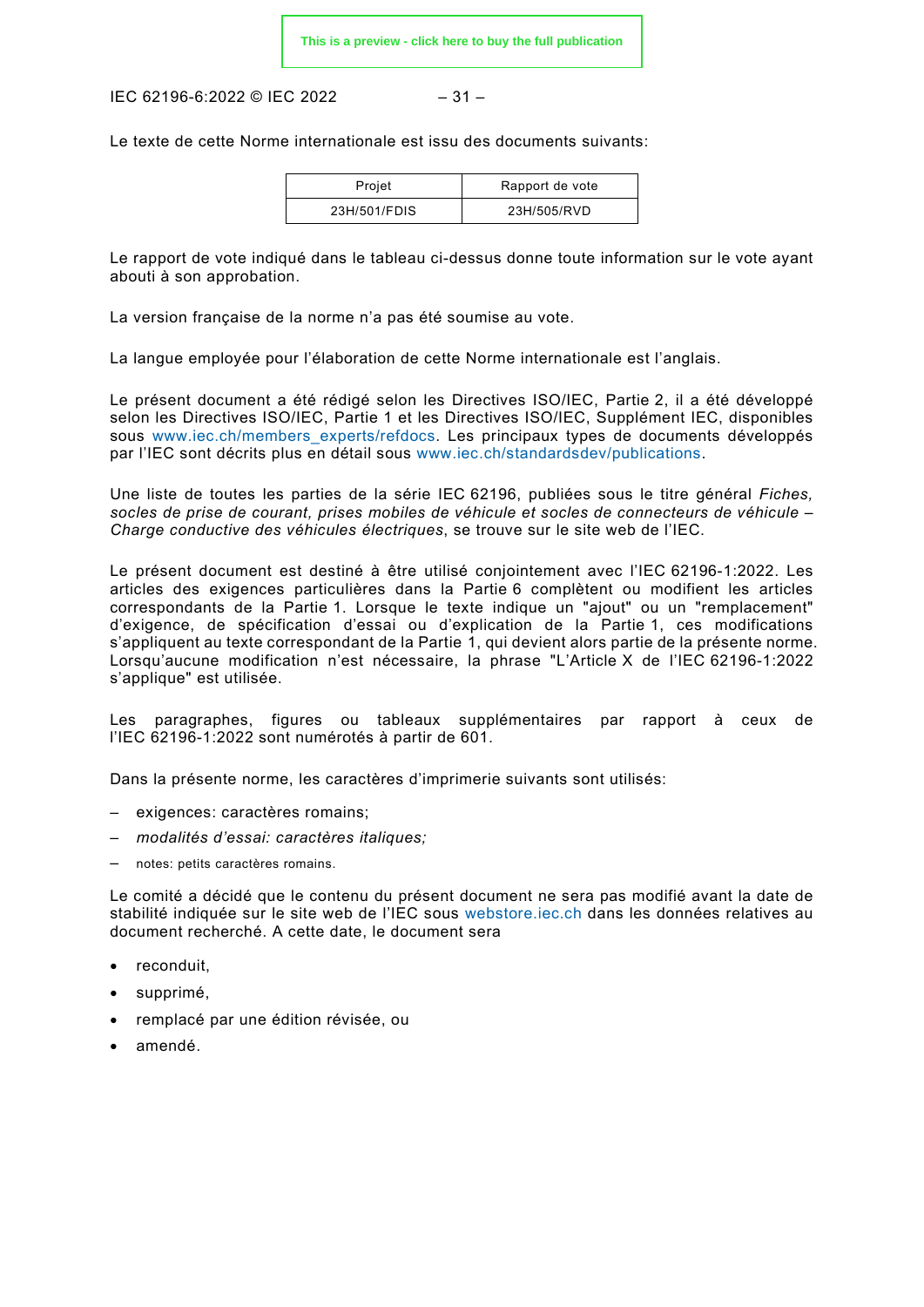– 32 – IEC 62196-6:2022 © IEC 2022

#### INTRODUCTION

<span id="page-11-0"></span>En raison de la poursuite du développement et de l'expansion de l'utilisation de l'énergie électrique dans d'autres classes de véhicules électriques (VE) et de véhicules électriques hybrides, l'introduction et la commercialisation de véhicules électriques à deux ou trois roues (ci-après dénommés e-PTW) s'accélèrent sur le marché mondial, en réponse aux défis mondiaux de réduction des émissions de  $CO<sub>2</sub>$  et des économies d'énergie.

En comparaison avec les voitures particulières, les e-PTW ont une moins grande autonomie de charge et réclament plus de moyens de charge, notamment des bornes de charge publiques à courant continu. Le présent document spécifie des exigences de base et générales concernant une interface compacte pour les systèmes d'alimentation pour VE à courant continu de petite taille, qui peut être installée dans différents endroits comme les épiceries, les kiosques à journaux, les points de vente de billets de loterie, etc., ce qui peut aider à la diffusion des e-PTW.